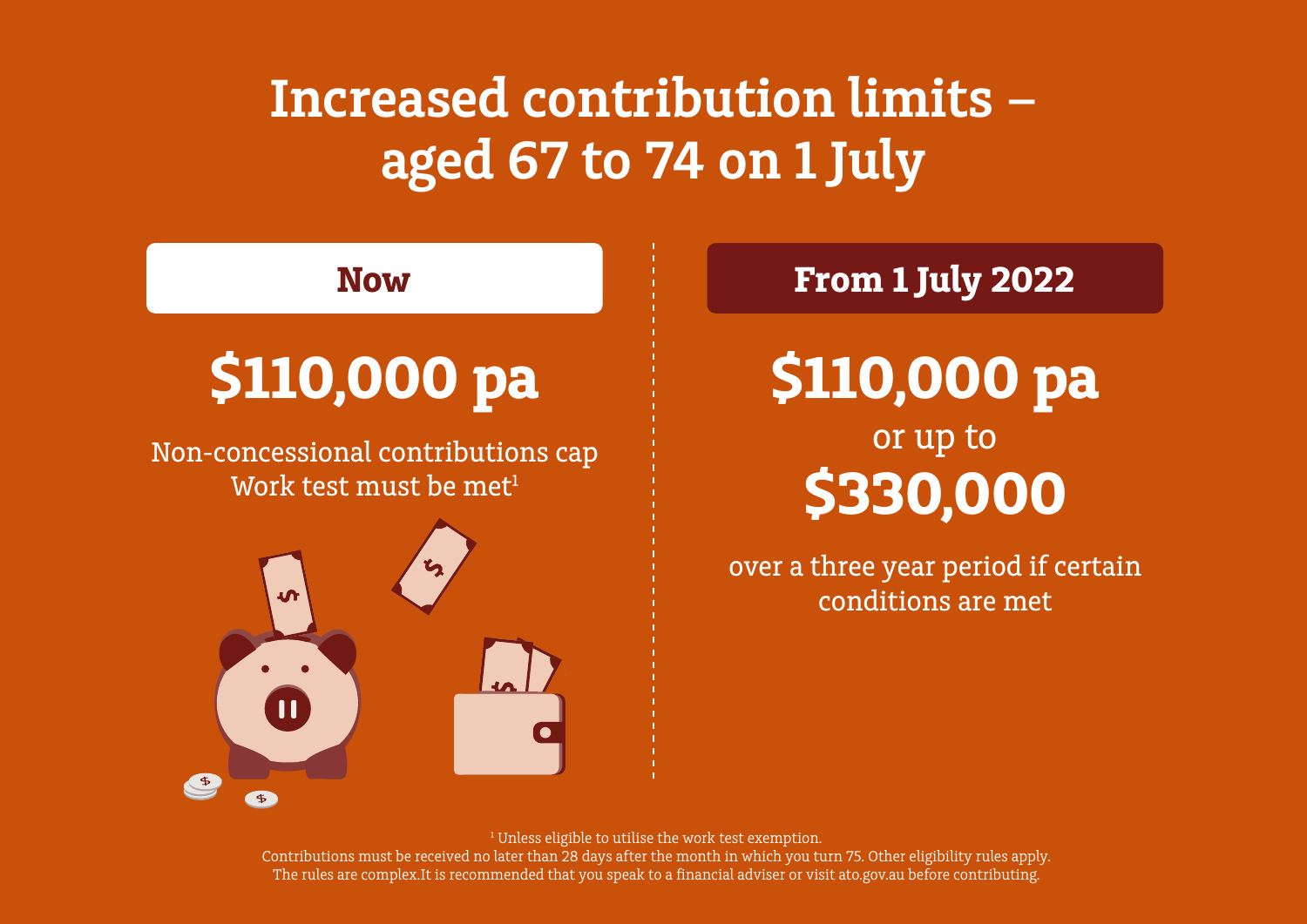## **Boost spouse's super and reduce your tax**



<sup>1</sup> Unless eligible to utilise the work test exemption. Contributions must be received no later than 28 days after the month in which you turn 75. Spouse contributions count towards the receiving spouse's non-concessional contribution cap. Other eligibility conditions apply. Speak to your financial adviser or visit ato.gov.au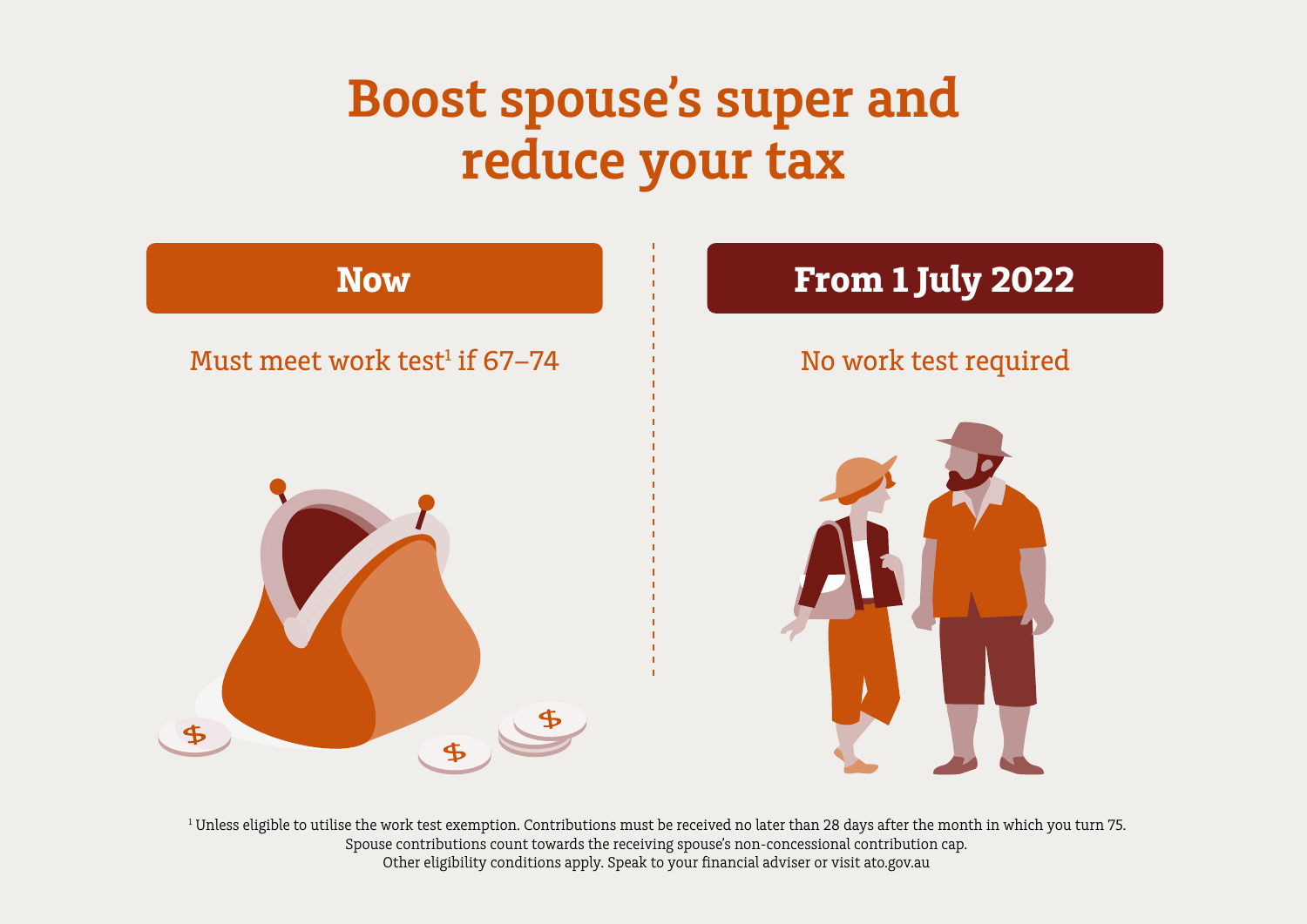#### **Upsize your super with downsizer contributions**